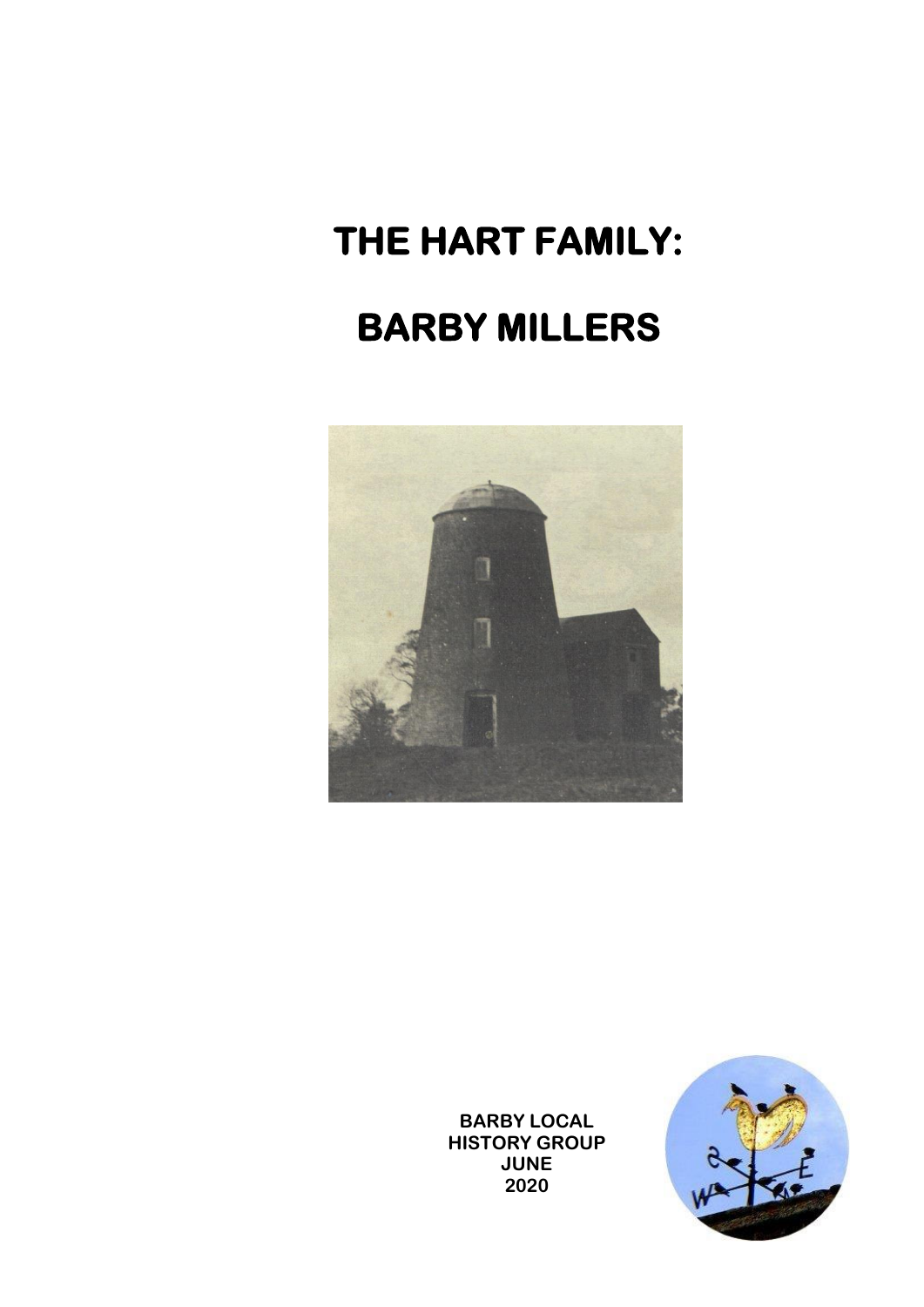#### **INTRODUCTION**

There are no longer any Barby residents named 'Hart'. The name is chiefly remembered as that of the millers of Barby, principally the brothers Job and Edward, who were recorded in the national censuses from 1841 To 1871. The last member of the family to live in Barby was Frances Harriett Hart, who was buried in St Mary's churchyard in 1934.

The first written mention of the name occurs in the Bishops' Transcript of 1741, when Job Hart married Mary Elkington. Job was a newcomer to the village records, but there were Elkingtons recorded in Barby in the mid-Sixteenth Century.<sup>1</sup> Job was the first recorded miller.<sup>2</sup>

#### **JOB HART (1717 – 1797)**

Job and Mary produced at least nine children, of whom seven survived to adulthood. Ruth, the eldest, who married into the Ellard family, and Edward, made their homes in Willoughby; Rachel married a Ravensthorpe man; but the other four children lived out their lives in Barby.<sup>3</sup> Mary, the second daughter, died unmarried and childless, but Hannah, the youngest, though unmarried when she died, left all she possessed to a daughter.<sup>4</sup>

By 1785, the Hart children had received two family legacies: firstly from their mother's uncle, William Burrows, and then, nearly twenty years later, from their uncle William Elkington.

The four daughters received cash payments of £30 each from William Burrows. Ruth and Rachel received another £30 each from William Elkington. The £30 promised to Hannah by her uncle was cancelled in a codicil to the will made a month after the birth of her daughter Sarah. Mary was given an income of 50 shillings per year, to be paid quarterly, in case she never married, special



**Ancestors of Sarah Howard Hart**

treatment which suggests there was a reason why it was thought she might not marry.<sup>5</sup>

<sup>1</sup> For details of Mary's ancestors, see *The Elkington Family of Barby* on the website of Barby Local History Group, barbylhg.org.uk.

<sup>2</sup> Northamptonshire Record Office (NRO), Will of William Burrows, proved 4.10.1764

<sup>3</sup> For details of the connections between Barby and Willoughby families, see *Barby and Willoughby: Family Connections* at barbylhg.org.uk.

<sup>4</sup> NRO, Will of Hannah Hart, proved 26.11.1829

<sup>5</sup> NRO, Will of William Burrows; NRO, Will of William Elkington, proved 18.12.1782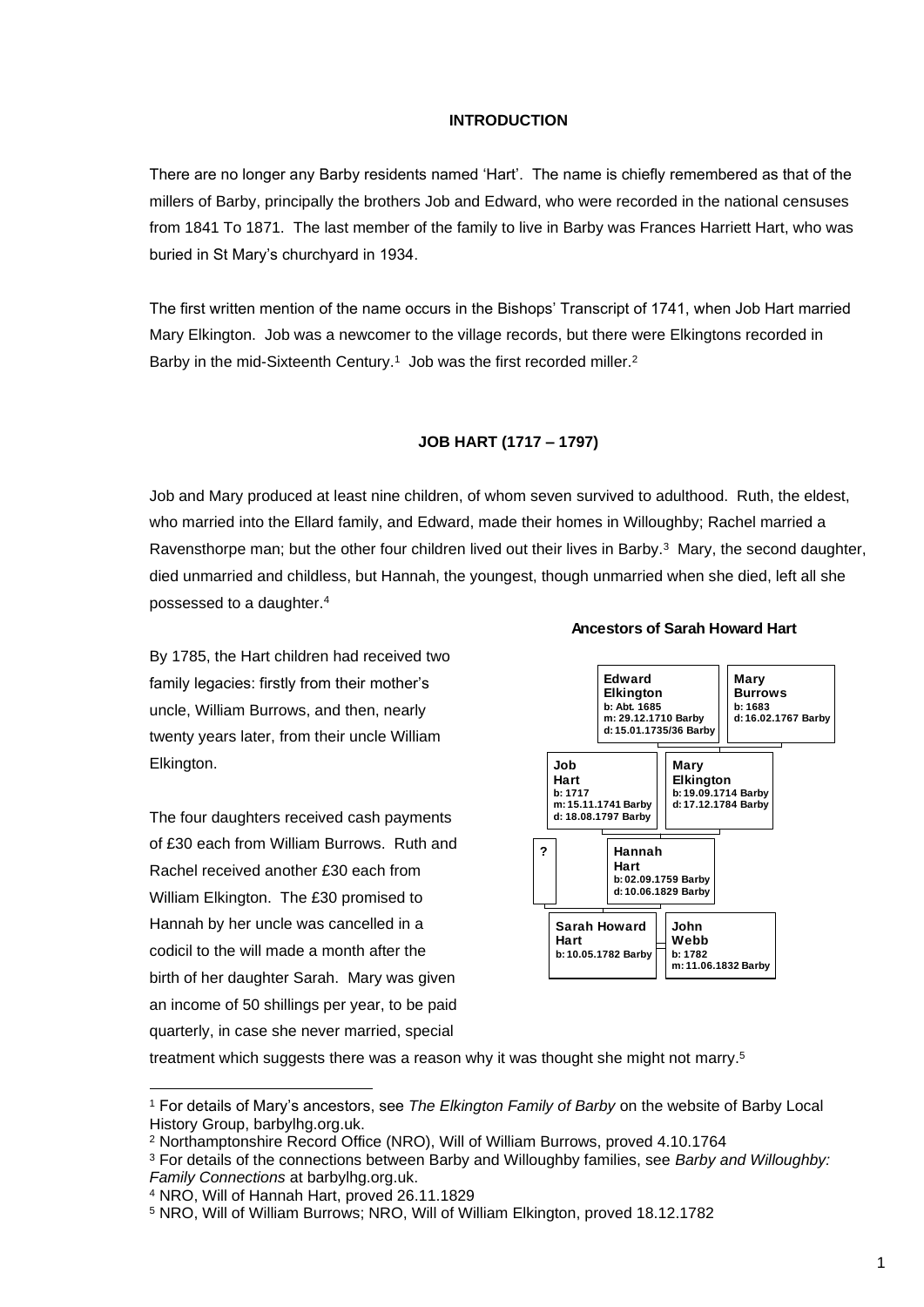# **Descendants of Job & Mary Hart**



| <b>Ruth Hart</b>              | <b>Zaccheus</b> | <b>Mary Hart</b> | <b>Rachel Hart</b> | John Carter  | Job Hart     | Elizabeth    | WilliamHart  | Alice Bucknell | Mary?        | <b>Edward Hart</b> | Ann ?       | Elizabeth Hart | Hannah Hart  | Hannah Hart  |
|-------------------------------|-----------------|------------------|--------------------|--------------|--------------|--------------|--------------|----------------|--------------|--------------------|-------------|----------------|--------------|--------------|
| b:25.12.1743                  | Ellard          | b:05.10.1746     | b:22.01.1748/49    |              | b:10.05.1751 | Green        | b:16.11.1753 | b:1773         | d: Bef. 1824 | b:13.05.1757       | d: Aft.1824 | b:13.05.1757   | b:13.05.1757 | b:02.09.1759 |
| Barby                         | b:27.05.1744    | Barby            | Barby              | Ravensthorpe | Barby        | d: Bef. 1830 | Barby        | Crick          |              | Barby              |             | Barby          | Barby        | Barby        |
| $\left  \right $ d:16.09.1827 | Wolfhamcote     | d:10.01.1814     |                    | m:30.03.1777 | d:30.10.1830 |              | d:28.06.1804 | m:12.04.1792   |              | d:30.11.1824       |             | d:21.05.1758   | d:25.03.1758 | d:10.06.1829 |
| Willoughby                    | m:19.05.1772    | Barby            |                    | Barby        | Barby        |              | Barby        | Crick          |              | Willoughby         |             | Barby          | Barby        | Barby        |
|                               | Willoughby      |                  |                    |              |              |              |              | d:20.01.1833   |              |                    |             |                |              |              |
|                               | d:12.06.1786    |                  |                    |              |              |              |              | Barby          |              |                    |             |                |              |              |
|                               | Willoughby      |                  |                    |              |              |              |              |                |              |                    |             |                |              |              |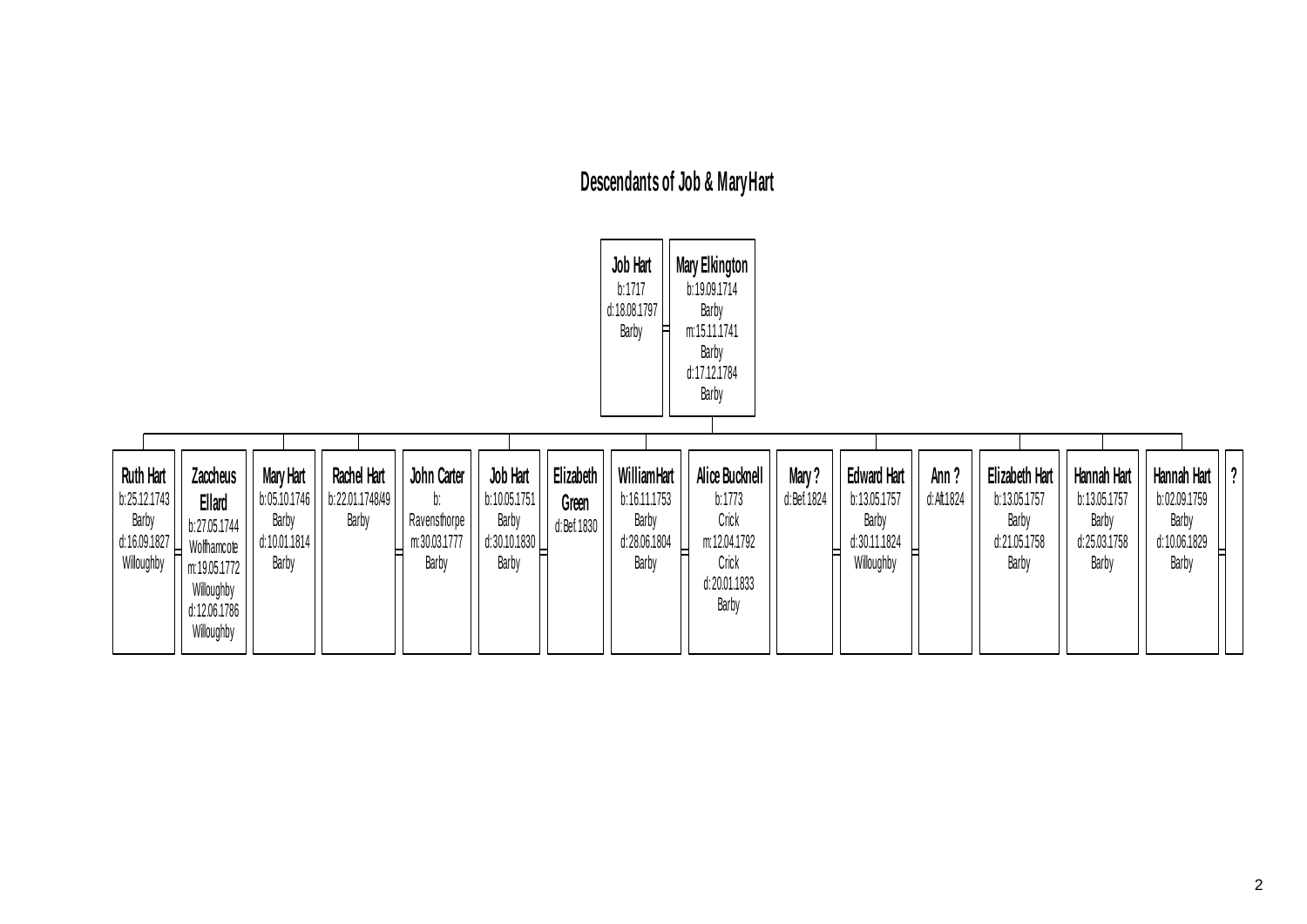The three sons, Job, William and Edward, received land in the parishes of Barby and Kilsby. They were all named as miller's sons on the Militia list compiled in 1777.<sup>6</sup>

After enclosure in 1778, Job Senior was the owner of an 8-acre field on what is now Longdown Lane, adjoining the plot on which his windmill stood. Within the village, he also owned two small plots with buildings. He had been paid £6 3s 9d for land sold to the Oxford Canal Company in 1773.<sup>7</sup> He was probably not one of the wealthiest men in the village, having paid tax on only seven windows in 1752, whereas the majority of those eligible to pay had paid for nine.<sup>8</sup>



#### **LAND HOLDINGS AT THE TIME OF ENCLOSURE, 1778**

Job Hart Senior Job Hart Junior William Hart

John Batchelder William Elkington

<sup>6</sup> Northamptonshire Record Society, *Northamptonshire Militia Lists 1777*

<sup>7</sup> NRO, 24P/211 & Map 5082; The National Archives (TNA), RAIL 855/157 <sup>8</sup> NRO, D5330, Window Tax, 1752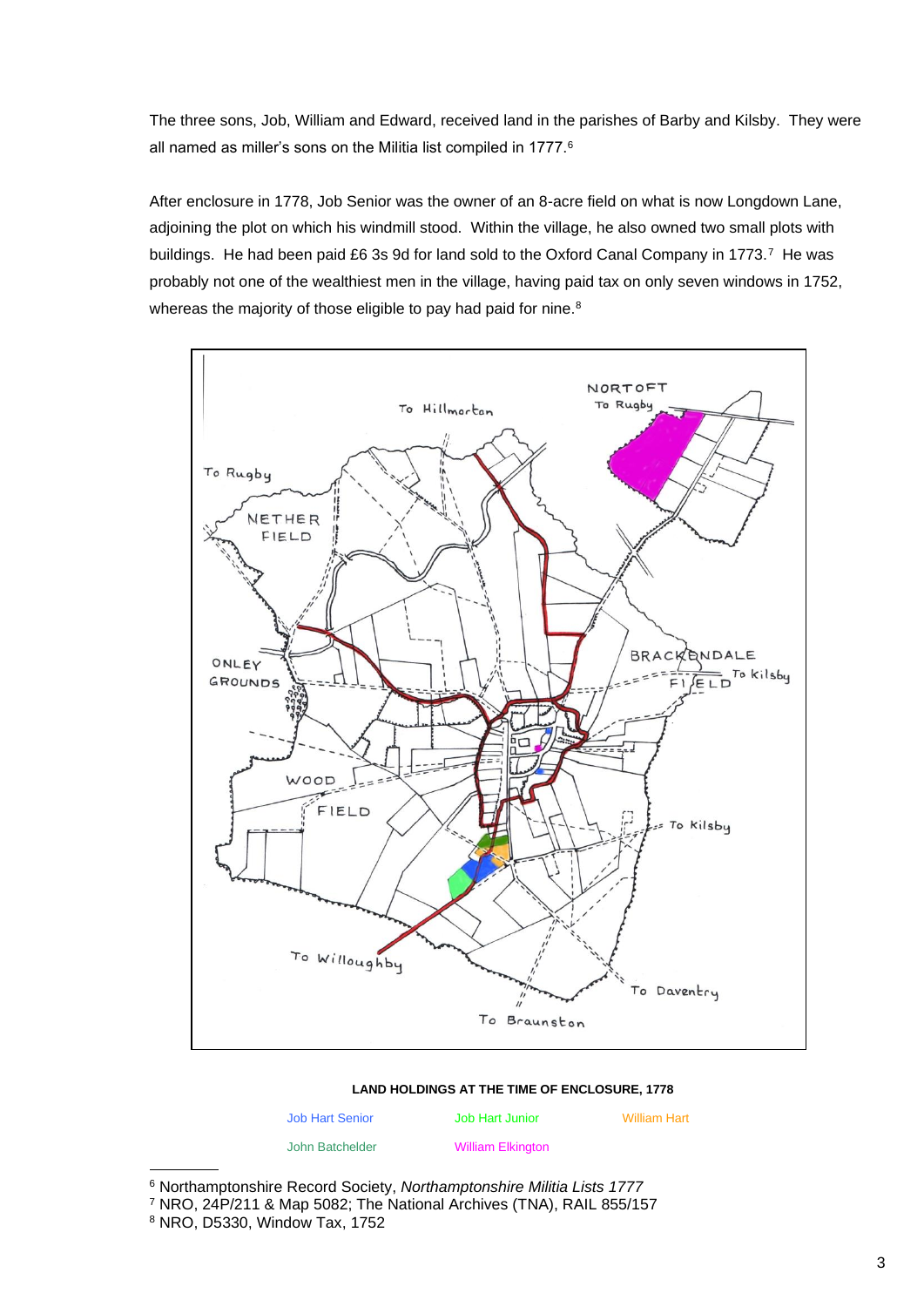#### **THE SONS OF JOB HART (1717 – 1797)**

#### **EDWARD HART (1757 – 1824)**

The youngest son was Edward, who followed his sister Ruth to Willoughby. He first appears in the Willoughby registers at the baptism of his daughter Ann in 1793, with his wife Mary. He next appears as a witness at the marriage of Ann to John Robinson of Crick in 1814. There are no further references until his burial in 1824, two weeks after he made his will, bequeathing everything to his 'loving wife Ann Hart'.<sup>9</sup> His daughter Ann received a bequest of £30 from her aunt Ruth Ellard in 1828.<sup>10</sup>





Although Edward received no large parcel of land from his great-uncle William Burrows in 1765, he was bequeathed the house in which William lived in Barby 'together with the yard garden barns stables outbuildings Hovels Orchards homeclose homestead … and … the dead Hovel standing between the said Yard and Orchard and the Hovel Timber and stones thereto belonging'. He was also given 'my Large oak coffer standing in my Chamber over the Parlour in my said Dwelling House in Barby' and 'my Bedstead standing in the said Parlour'.<sup>11</sup> In 1798 he paid land tax on property in Barby, presumably this plot; his tenant was Thomas Tilley.<sup>12</sup>

In 1808, Edward sold William Burrows' plot to Richard Lord the Younger, farmer, of Barby, and his trustee William Wilkins, grocer, of Daventry, for £62. The plot, amounting to approximately half an acre, had previously been occupied by Alice Reynolds, but, by 1808, there was no longer a building on the site. The sale included 'two seats or sittings' in Barby church.<sup>13</sup>

From his uncle William Elkington, Edward received 17 acres 'in the late New Inclosure of Kilsby' which was 'set out for and in lieu of One Quartern and Half Quartern land Freehold'. Access to this land across the neighbouring 11 copyhold acres was assured: he was given a 'Free Road way and passage

<sup>9</sup> TNA, PROB 11/1696/205

<sup>10</sup> Warwickshire Record Office, CR 3074/3, pp 127-130

<sup>11</sup> NRO, Will of William Burrows

<sup>12</sup> TNA, IR 23/63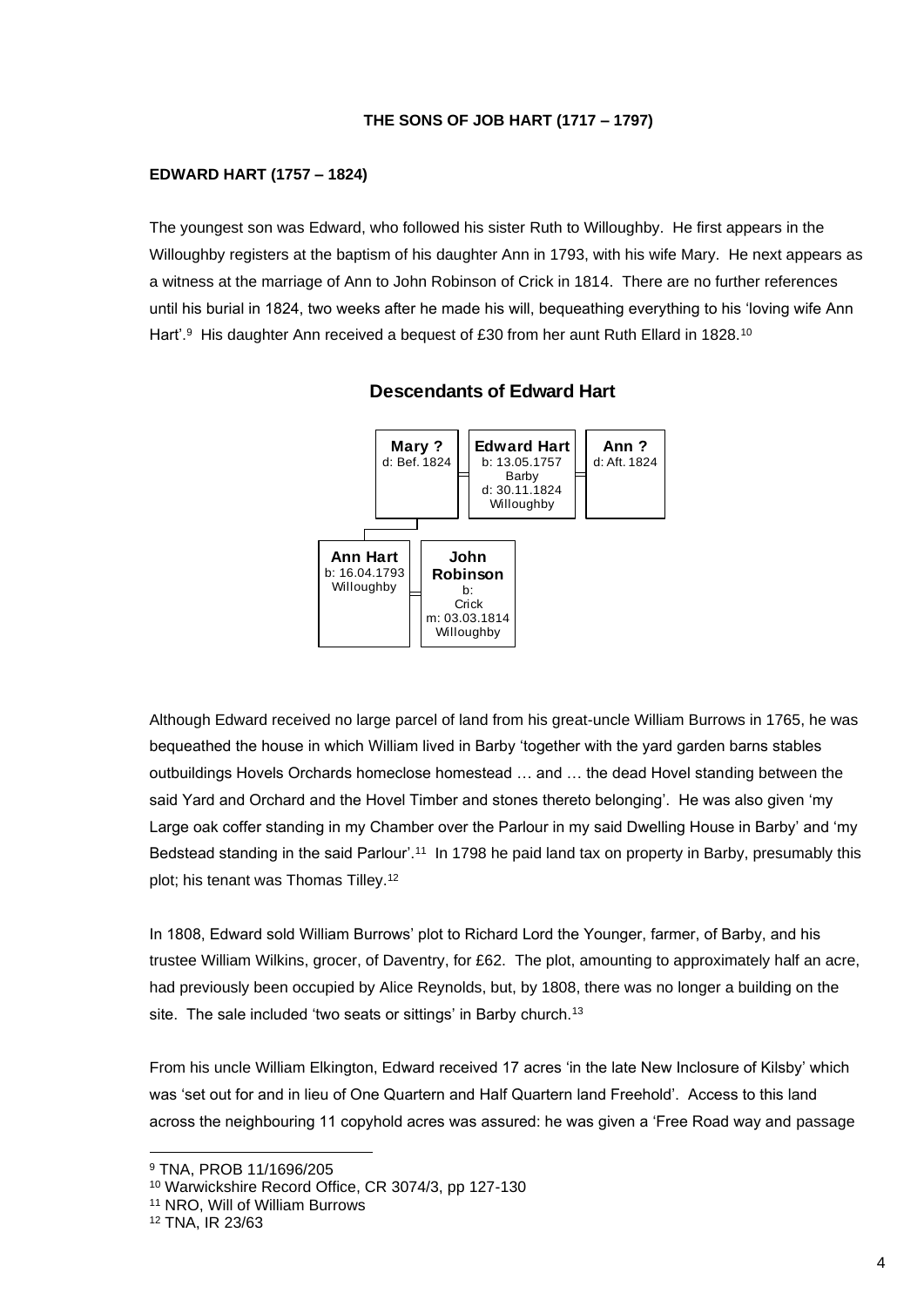… for all manner of Cattle and Carriages and other things'. He was required to raise £100 from this land to fulfil a bequest to his cousin William Burrows Elkington.<sup>14</sup>

Having lived as a farmer in Willoughby, Edward described himself as a yeoman in his will.

#### **JOB HART (1751 – 1830)**

Job was the eldest son of Job and Mary (née Elkington). Like his father, he lived to the age of 80 years. He was a farmer, having inherited land in Barby from both William Burrows and William Elkington.

From William Burrows he received a half quartern of 'arable Meadow and pasture ground … lying and being dispersed in the … open and common fields and parish of Barby'. In addition, on his mother's death he was to inherit her quartern of similar land.<sup>15</sup> But, at the time of enclosure in 1778, Job was allocated 7 acres 0 roods 10 perches on Longdown Lane, adjoining his father's plot, whilst his mother's name does not appear, which indicates that he was already in possession of both bequests. In 1773 he had received £3 2s from the Oxford Canal Company for land sold to them.<sup>16</sup>

His bequest from William Elkington was somewhat larger. He was living with his uncle when William wrote his will in 1780, in the property across the road from the Rectory, on what is now Rectory Lane. He was bequeathed this property, together with 44 acres 3 roods 11 perches of freehold land in the 'New Inclosure of Barby', plus another 8 acres 33 perches leasehold; the two adjacent plots were in Barby Nortoft. Job was already the tenant of this land; he also farmed William's 11 acres copyhold in Kilsby across which his brother Edward was guaranteed access to his own land. Job was obliged to raise £100 for his cousin Edward Elkington, £50 for his cousin Mary Bliss and £150 to be shared equally between five other female cousins. Anything remaining, such as household goods and cattle, he inherited. He was the sole executor of William's will.<sup>17</sup>

In 1798 Job paid land tax on land which he farmed himself, but by the time he wrote his will in 1829, he owned only about 13 acres, consisting of two fields – Furlong Close and Hopthorn Close – and the dwelling house and buildings on the east side of 'Kilsby Road' that were owned in 1778 by his father. He left this property for the use of his son Edward's family, who already occupied it. The non-household goods and chattels were given to his son William, who was the sole executor and who, with William Wiggins, Job's son-in-law, was to manage the property that Edward lived in, on trust. Neither his daughter Elizabeth nor his son Robert was a beneficiary of his will.<sup>18</sup> Most probably, Elizabeth received her inheritance when she married William Wiggins. Each of the four children had received a gift of £300 from their maternal grandfather, Robert Green of Ravensthorpe, in 1811.<sup>19</sup>

<sup>13</sup> NRO, ZB 747/5

<sup>14</sup> NRO, Will of William Elkington

<sup>15</sup> NRO, Will of William Burrows

<sup>16</sup> NRO, 24P/211 & Map 5082; TNA, RAIL 855/157

<sup>17</sup> NRO, Will of William Elkington

<sup>18</sup> TNA, IR 23/63; NRO, Will of Job Hart, proved 8.12.1830

<sup>19</sup> NRO, Will of Robert Green, proved 8.10.1811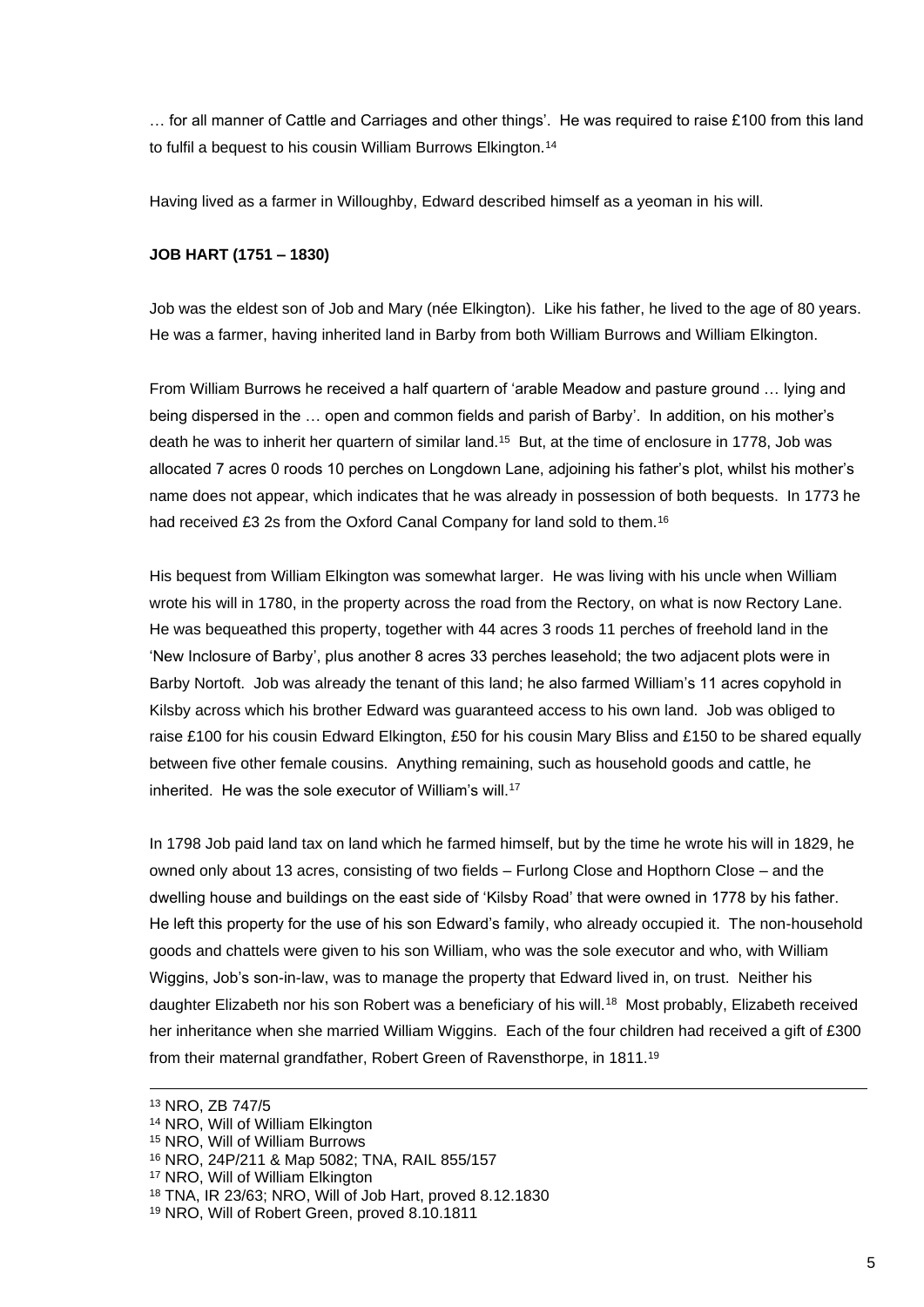#### **Descendants of Job & Elizabeth Hart**

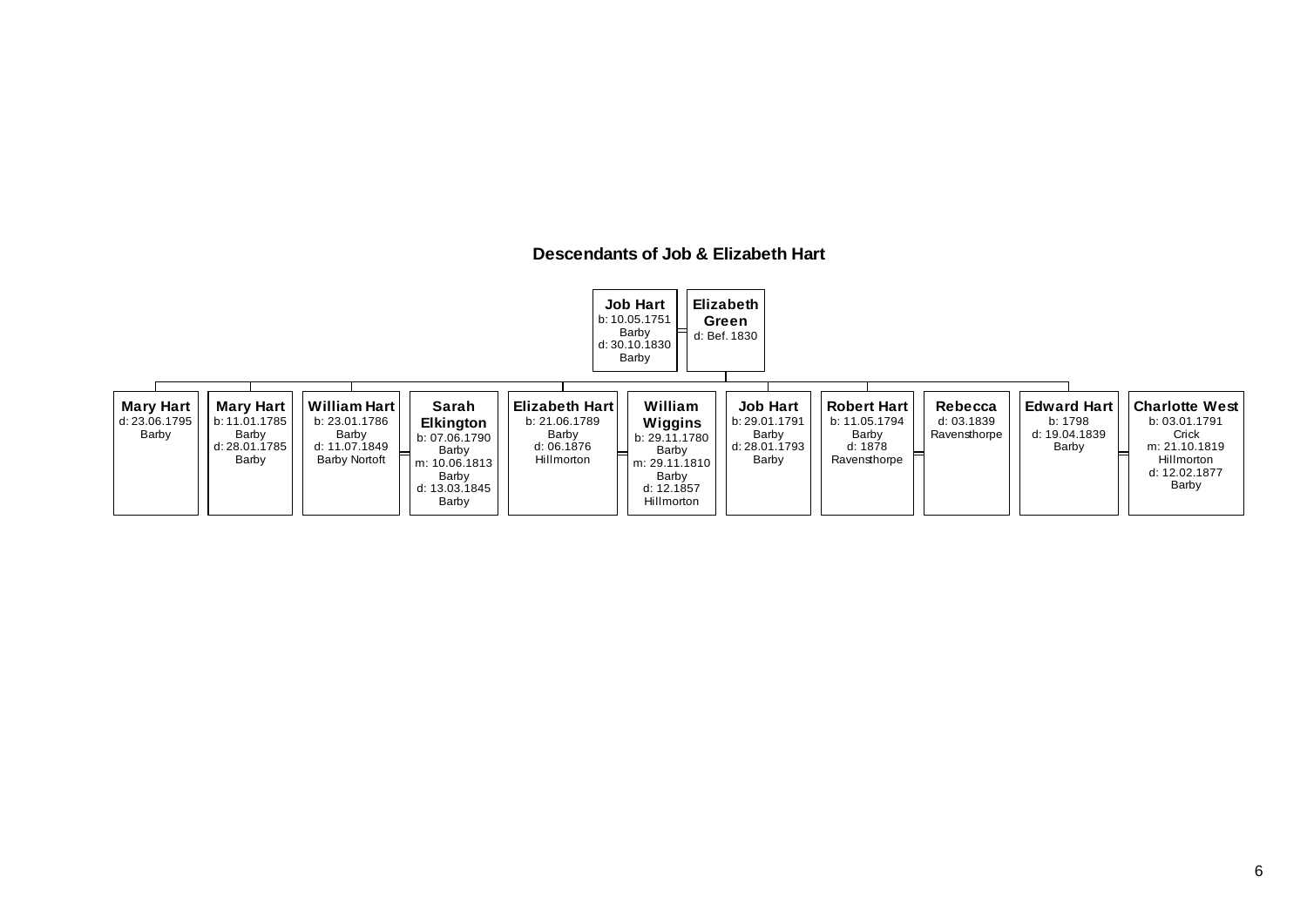William Wiggins was farming 214 acres in Hillmorton with the help of three labourers in 1851, when there were still five unmarried adult children living at home, in High Street, Hillmorton. However, his son Robert married in 1856 and, in 1861, was farming 72 acres at Barby Nortoft, the place of birth of his first three children. The land was probably that owned by his grandfather Job Hart. By 1871, Robert was farming 268 acres in Kilsby parish.

William's younger brother, Nathaniel Wiggins, lived in Barby at Manor Farm and operated a brickyard on 'Ware Road' opposite the farmhouse; he famed 300 acres in 1851. Two of his daughters married brothers of the Jenaway family of Onley Fields Farm on Onley Lane. By 1861, Nathaniel's unmarried son Thomas was the only Wiggins in Barby parish, farming 50 acres with the aid of one man.

#### **WILLIAM HART (1753 – 1804)**

William, the middle of the three sons of Job and Mary, inherited his father's windmill. In 1778, he already owned the neighbouring field straddling the 'road' along the ridge of Barby hill. In 1785, he acquired the adjacent field owned by John Batcheldor in 1778. John Batcheldor was a tailor of Barby, who had purchased the field from William Whitmore, a worsted manufacturer of Kilsby, in 1772.<sup>20</sup>

Pre-enclosure, William had inherited half a quartern of land from his great-uncle William Burrows. In 1773 he and William Elkington received £3 3s 3d from the Oxford Canal Company for land. In 1782 he inherited William Elkington's 11 copyhold acres in Kilsby that his brother Job farmed.<sup>21</sup>

William's wife Alice was from the Bucknell family of Crick, where they were married by licence in 1792. Alice's sister Mary married John Robinson of Crick, who was one of her husband's executors, with his brother Edward, in 1804. These executors were responsible for all William's real estate and charged with using it to support his widow and young children and keeping his windmill in good repair. Alice and her sister-in-law Hannah Hart were expected to carry on living in the family house, whilst Alice was given all goods and chattels.<sup>22</sup> Alice's only daughter Mary died unmarried at the age of 30 in 1830.

William and Alice's eldest son, William, moved to Coventry with his wife Mary (née Coleman) after their children were born (the youngest being born in Braunston). They were fish dealers in Leicester Street in 1851, and in Swann Street in 1861. Their son Job married another member of the Barby Coleman family, Jessica, and became a building contractor, living in Cox Street. Mary Coleman's half-sister Elizabeth married William Elkington whose grandfather was the brother of Mary Elkington, her husband's grandmother.

The other three of William and Alice's four sons – Edward, Job and John - became millers.

<sup>20</sup> NRO, Will of William Hart, proved 27.02.1805; NRO, ZA 9964

<sup>21</sup> NRO, Will of William Burrows; TNA, RAIL 855/157; NRO, Will of William Elkington

<sup>22</sup> NRO, Will of William Hart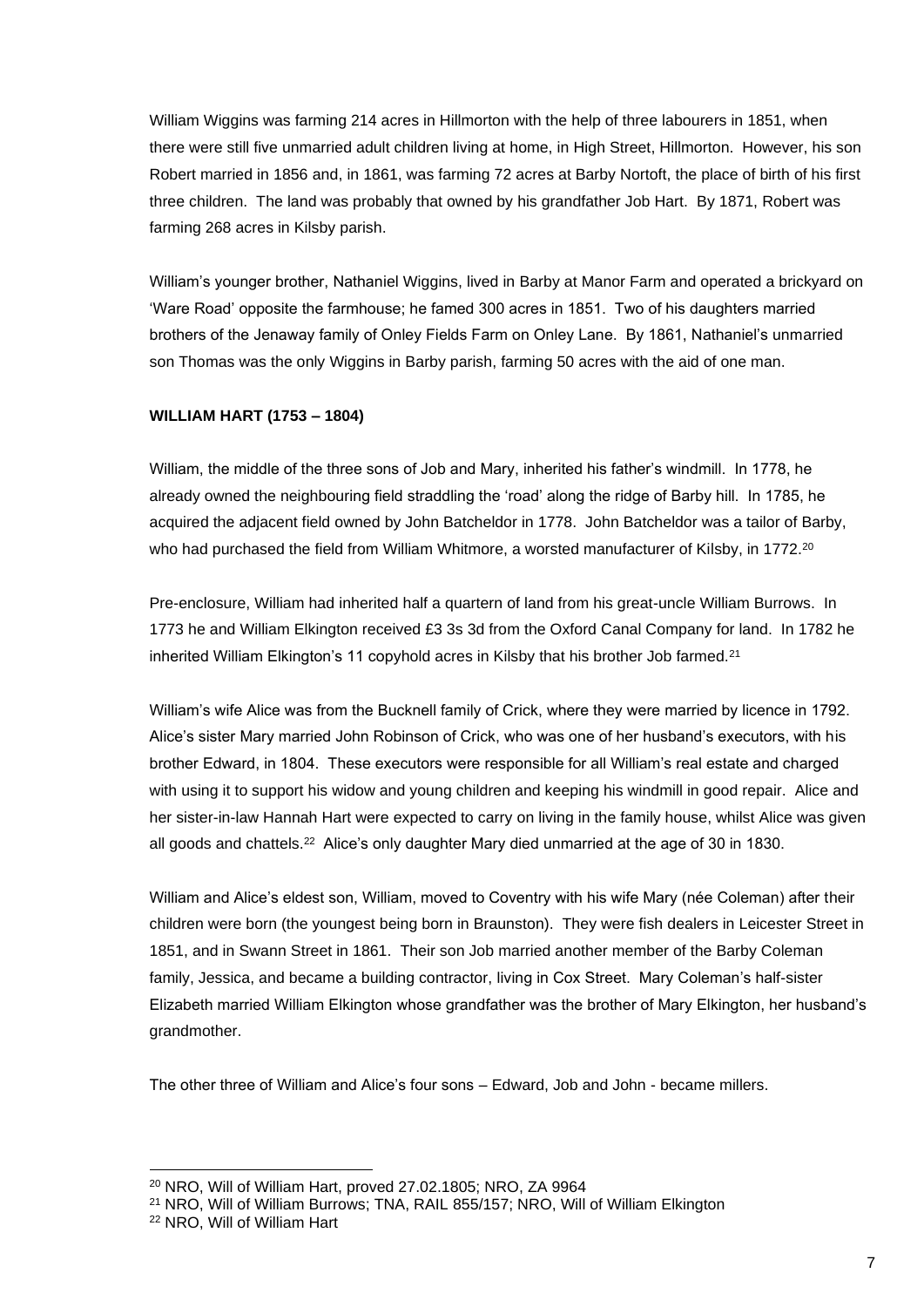

## **The W iggins Family**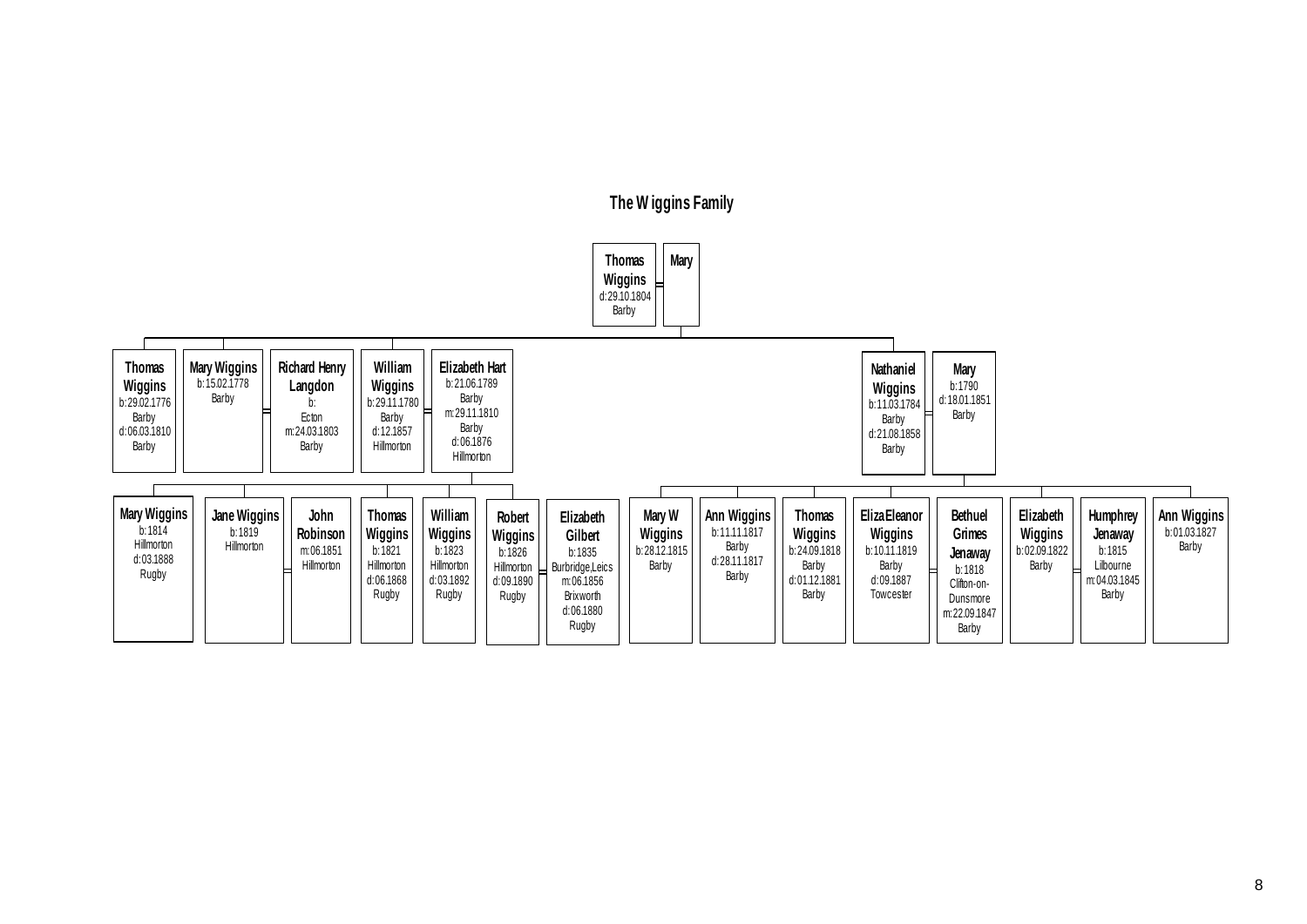#### **Descendants of William & Mary Hart**



#### **THE MILLERS**

#### **JOHN HART (1803 – 1868)**

#### **Descendants of John & Elizabeth Hart**

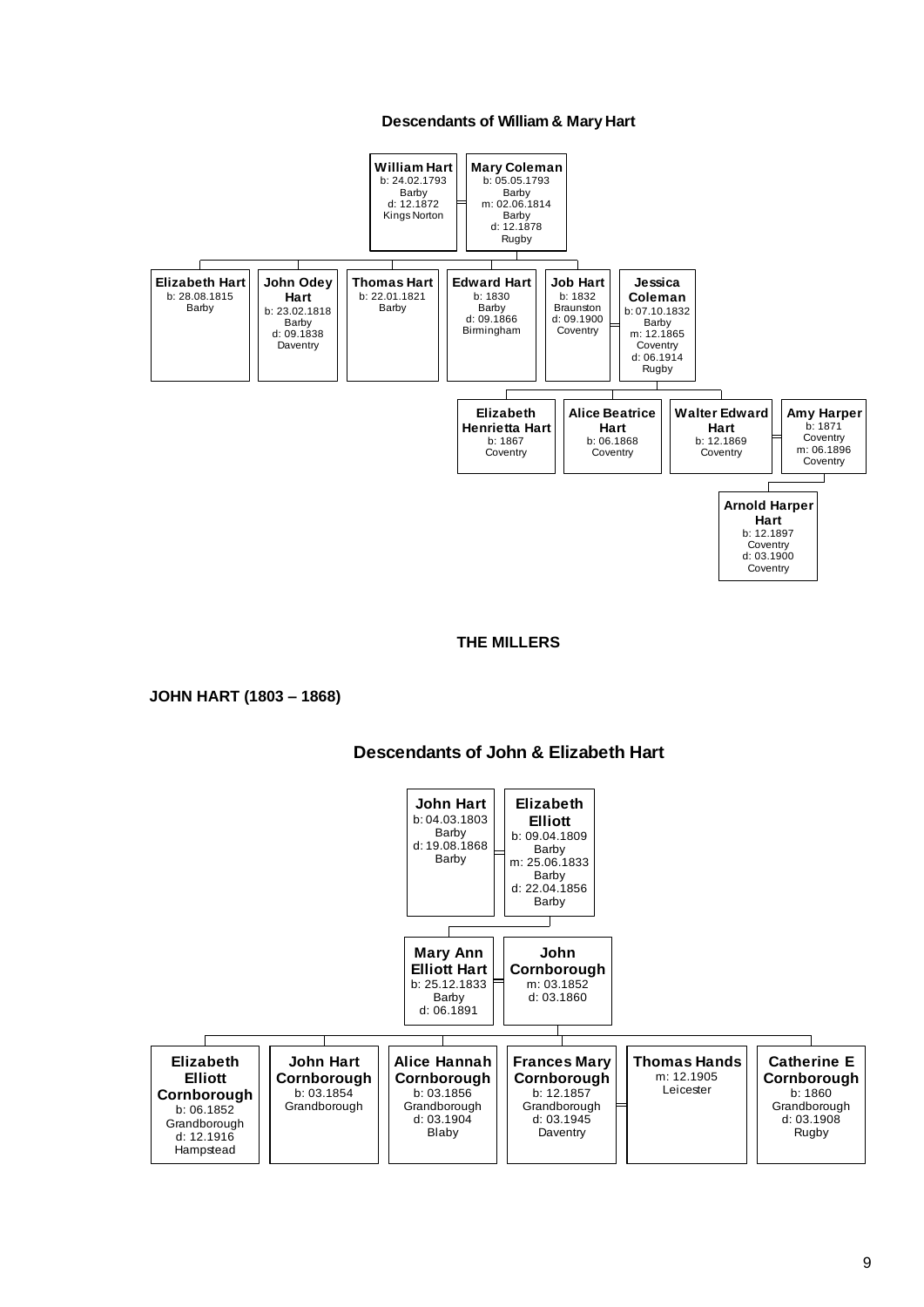The youngest miller was John, who married Elizabeth Elliott. Both John and Elizabeth were born and buried in Barby, but, sometime between the censuses of 1841 and 1851, they moved from Barby to Grandborough, where they lived at Mill House. By 1861, John was retired. Both he and his only daughter Mary were widowed and living with Mary's five children and a domestic servant in Church Street. John died in 1868 and was buried in Barby, as was his wife. In 1881 Mary had become a teacher and was living in Lawrence Cottage with her youngest daughter Catherine. At the 1891 census taken a few weeks before she died, her daughter Alice was living with her.

#### **EDWARD BUCKNELL HART (1794 – 1870) & JOB HART (1797 – 1873)**

Edward and Job were the men who featured in the Barby Nineteenth Century records as millers. In 1840 Edward was described as the land owner, farming 23 acres, of which he owned 16. In 1851 he and Job were farmers of 60 acres in partnership, living next to Crown House in Kilsby Road. The following year, they signed an indenture with their brother John, who was to have the 'deeds and writings' of Ploughed Close and the field in which Barby mill stood, but ensuring all reasonable access. In 1861 they farmed 35 acres jointly; their nephew Job Butler, a farmer's son, was living with them. In 1871, Job was alone in Kilsby Road, farming 11 acres; Edward had died the previous year and his nephew had married in 1869.<sup>23</sup>

When Edward died in 1870, he gave all he possessed to his brother Job. This included two closes in Crick together with 4ac 23p in Ploughed Close, and 4ac 3r 1p in Mill Close, which housed the windmill, millstones and other equipment. Job was required to maintain the mill in good repair and insure it. After Job's death, the property was to be shared equally between their nephews Edward and Job Butler.<sup>24</sup>

#### **EDWARD BUTLER (1832 – 1887) & JOB BUTLER (1834 – 1904)**

Alice Bucknell, wife of William Hart (1753-1804) was about 20 years younger than William and, after his death, she remarried, becoming Alice Reynolds, the wife of Thomas of Woodford. She was, presumably, the tenant of that name who had occupied the half-acre inherited by William's brother Edward from William Burrows.

Edward and Job Butler were Alice's grandsons, the children of Thomas Butler and Alice's daughter Ann Reynolds, half-sister of Edward and Job Hart. Edward Butler farmed in Braunston, living in Cross Lane in 1881; he never married. Job Butler married a Braunston woman but farmed 32 acres in Barby.

By 1891 Job had become a stockman working on a farm in Wappenbury. His family was living in Park Barn Cottage on census night, but Job was a patient in Warneford Hospital, Leamington. In 1901, he was a farmer again, now living in Kilsby with his wife and eldest daughter.

<sup>23</sup> NRO, ZA 9964; NRO ZA 1431 & Map 4418

<sup>24</sup> NRO, Will of Edward Bucknell Hart, proved 6.08.1870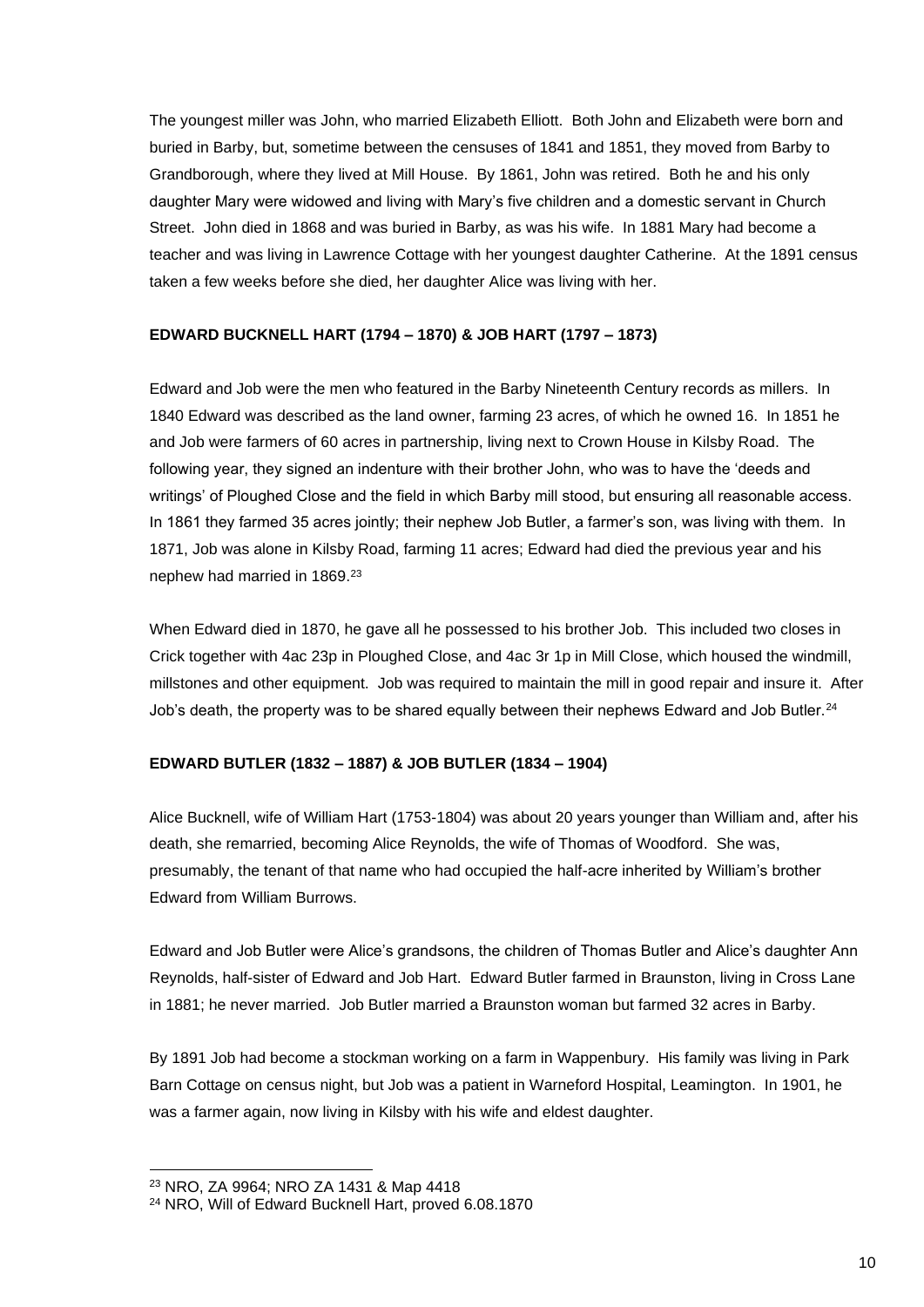There appear to be no records of the Butler brothers actually working the mill. It was reputed to have lost its sails during a storm in the 1870s and Tom Mason, the village blacksmith until 1972, recalled having removed its workings with his father. Details of its ownership after the Butlers are vague. It became derelict early in the Twentieth Century and was finally converted into a private dwelling in the 1990s.<sup>25</sup>



#### **Alice Bucknell's Second Family**

#### **THE SONS OF JOB HART (1751 – 1830)**

#### **EDWARD HART (1798 – 1839)**

Edward did not inherit the genes for long life enjoyed by many other Harts. Like his uncle William he found a wife in Crick; she was Charlotte West, whose nephew Benjamin West Cattell married another Sarah Elkington, the niece of the Sarah Elkington who married Edward's brother William. After Edward's

<sup>25</sup> For more discussion of the mill and its ownership, see *Windmills of Northamptonshire* by Trevor L Stainwright (W D Wharton, 1991).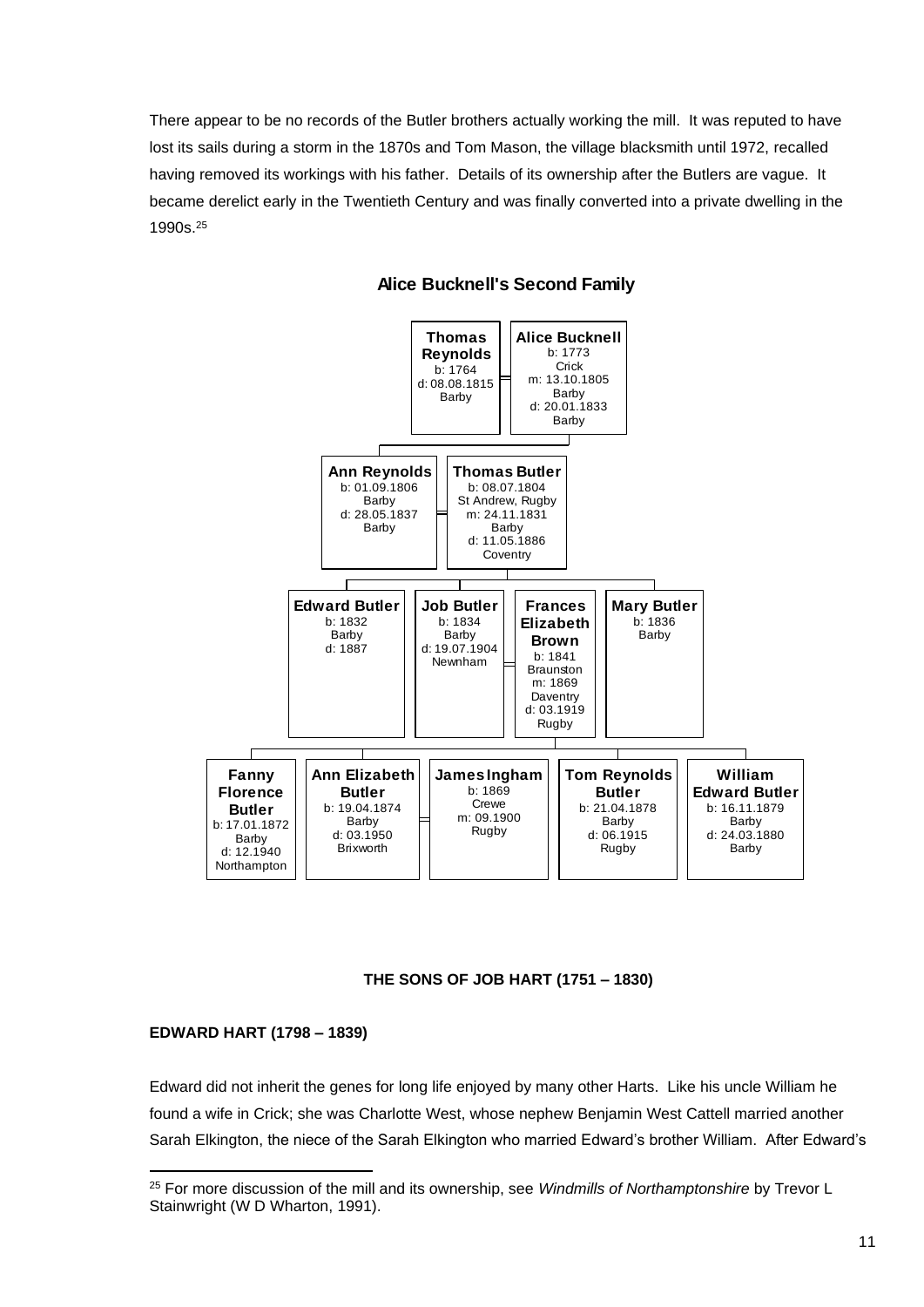death, Charlotte lived with her son Job and his wife Ann (née Eagles) in a house situated opposite the Rectory. After the deaths of Job (in 1874) and Charlotte (in 1877), this property with an acre of land was sold to the Pittom family. It could have been the residue of the property bequeathed to Edward's grandfather Job Hart by William Elkington in 1782.<sup>26</sup>



#### **Descendants of Edward & Charlotte Hart**

#### **ROBERT HART (1794 –1878)**

Robert, like his father, married a woman from Ravensthorpe; he then farmed there. He declared himself retired in 1851.



#### **Descendants of Robert & Rebecca Hart**

<sup>26</sup> Barby Local History Group, Abstract of Title for Pinfold House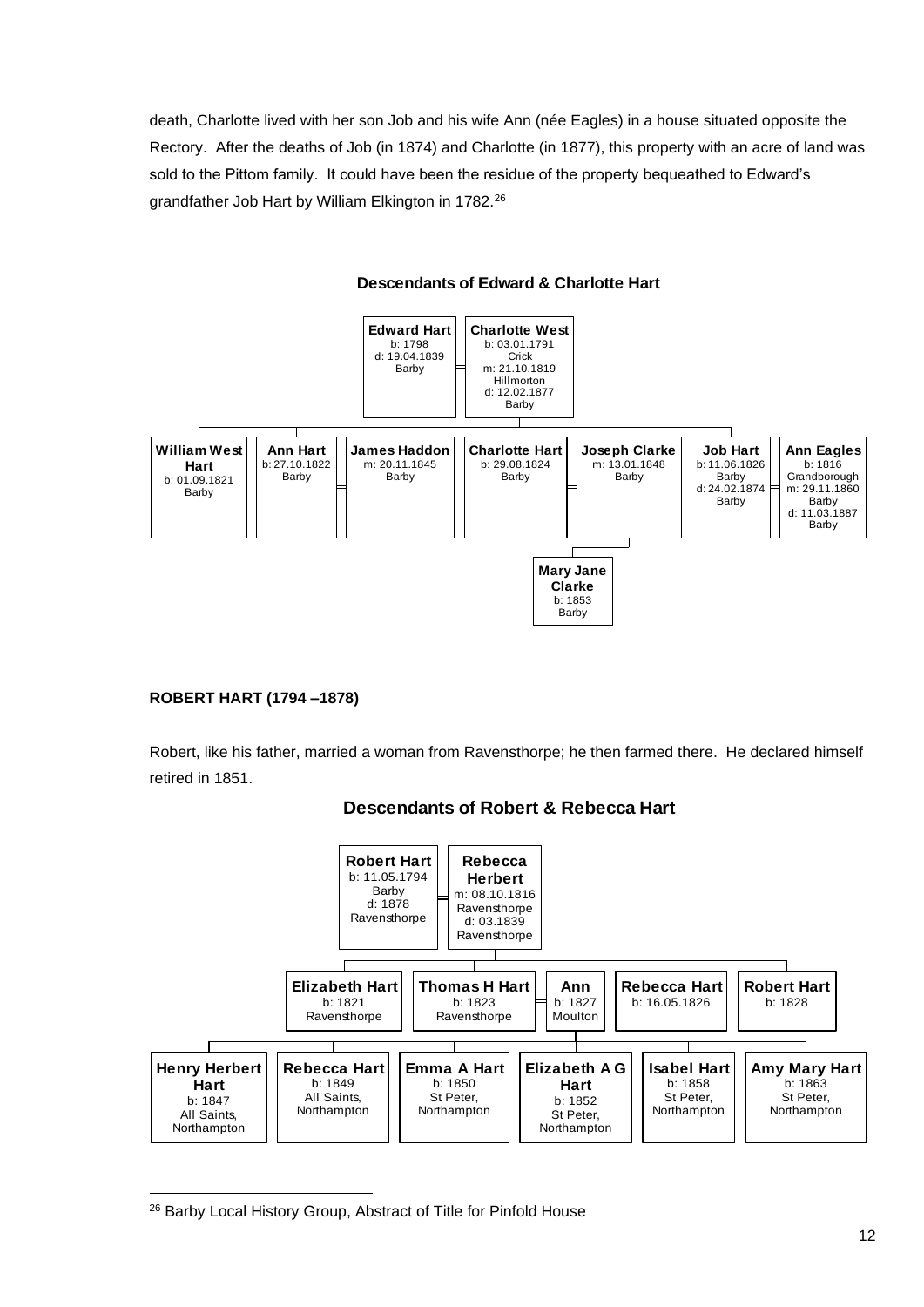#### **WILLIAM HART (1786 – 1849)**

The eldest son of Job and Elizabeth, William, farmed the land that his father had inherited from William Elkington at Nortoft. In 1840 he owned more than 50 acres there. He farmed all the land himself, and lived at Nortoft House. His wife Sarah was a great-niece of William Elkington.<sup>27</sup>



#### **Ancestors of Sarah Elkington**

Despite the inheritance of £300 from his grandfather Robert Green, and his ownership of 50 Barby acres and 18 Kilsby acres, William had a mortgage and debts at the time of his death. He instructed his executors to sell all he owned, apart from the household goods that were bequeathed to his son William. The income from the sale was, firstly, to pay off the mortgage and debts; secondly to give each of his daughters Mary and Harriett £150; the remainder to be divided between his two sons William and Job. The original will of 1846 provided for William to have first option to purchase the house and land, but this option was cancelled in a codicil of 1848. The executors were Thomas Townsend, gentleman of Hillmorton Hall, and Edwin William Barker, the husband of his wife's niece Mary Elkington.<sup>28</sup>

Neither son appears to have purchased William's land. It was probably purchased by his brother-in-law William Wiggins and passed on to his son Robert Wiggins.

<sup>27</sup> NRO, ZA 1431 & Map 4418

<sup>28</sup> TNA, PROB 11/2104, Will of William Hart, proved 6.12.1849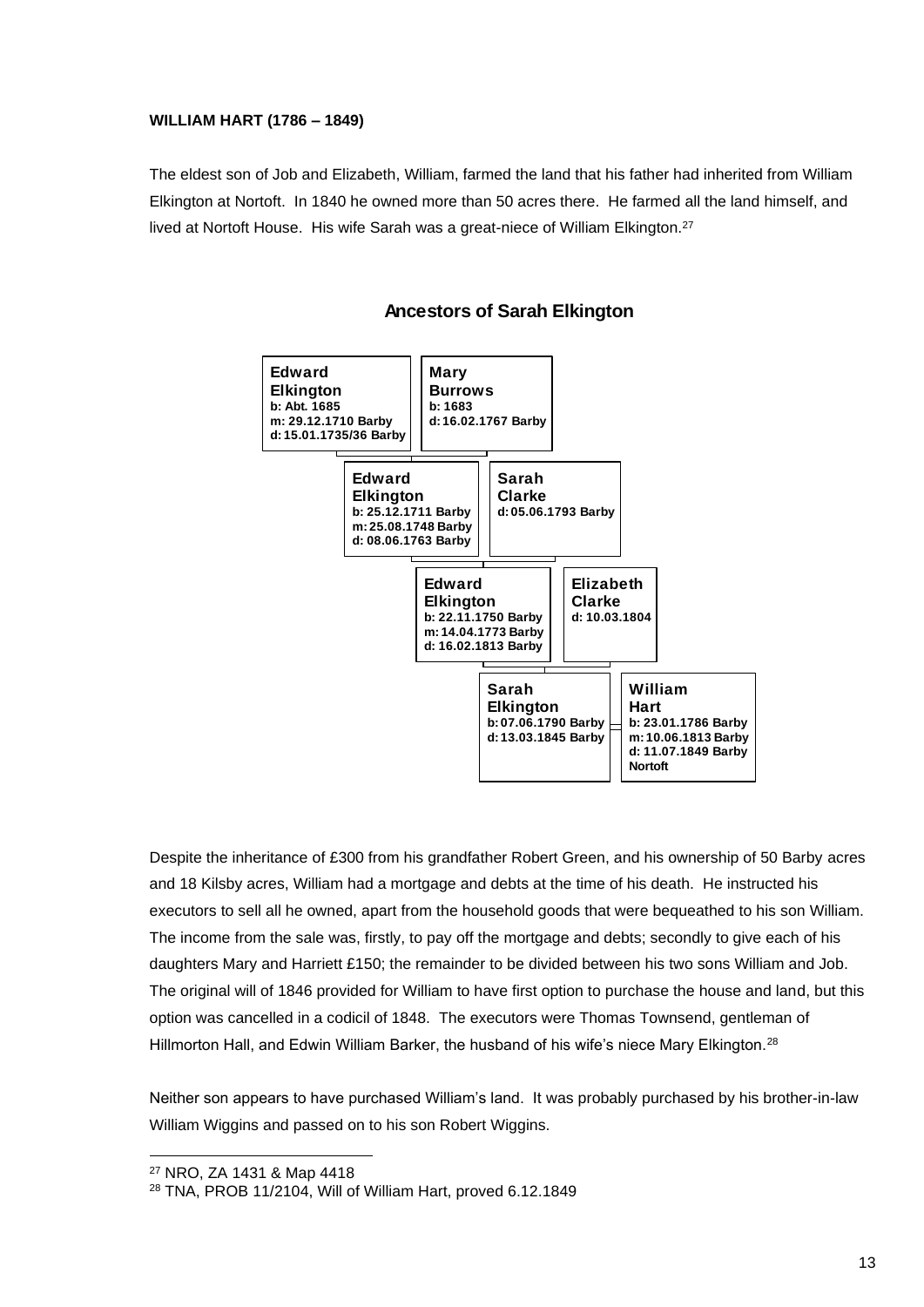#### **Descendants of William & Sarah Hart**

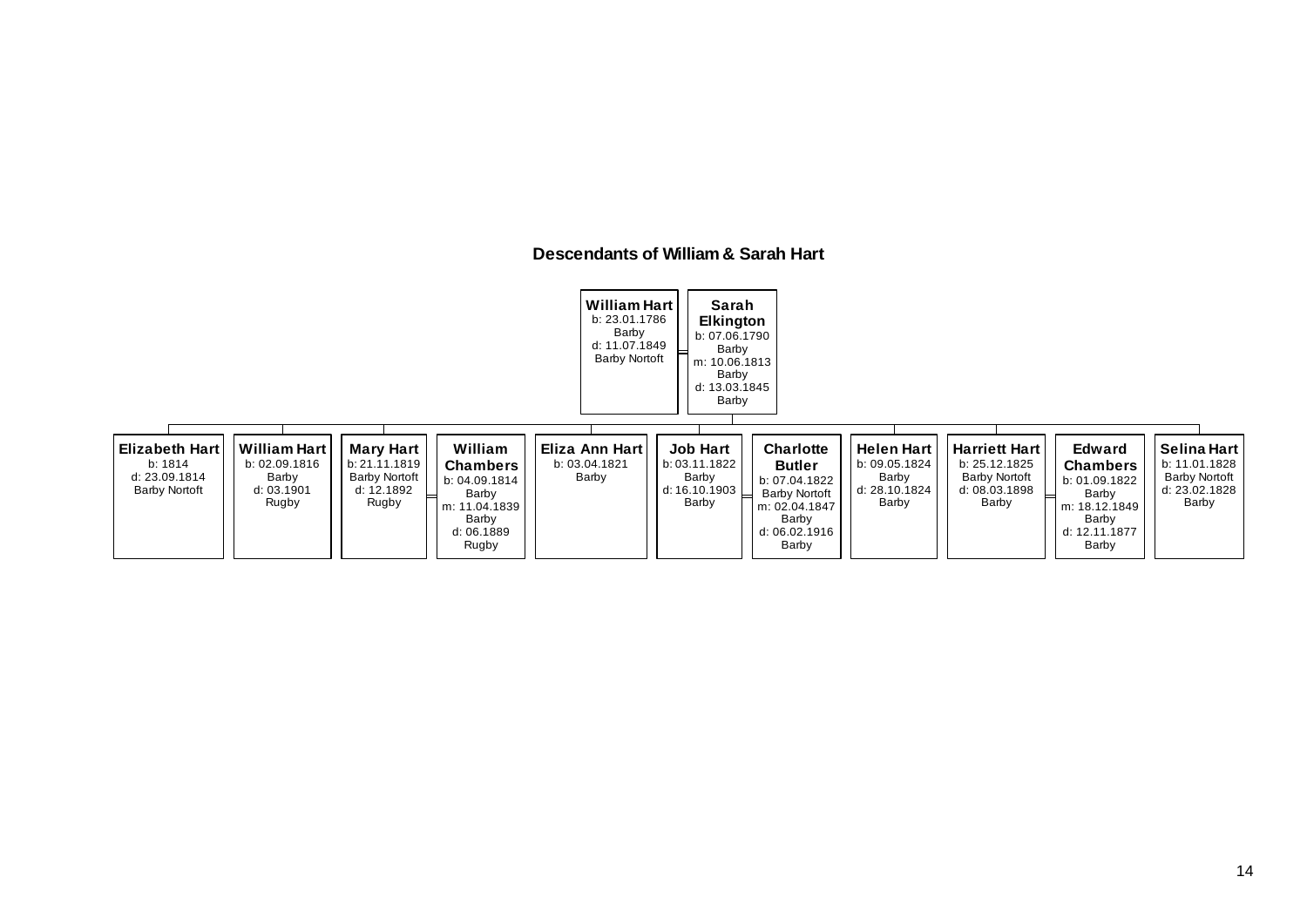The eldest son, William, moved to Kilsby and lived with his sister Mary and her husband William Chambers, a blacksmith; their only son William, who was born in 1850, took up his father's trade and never married, like his Hart uncle. Mary's sister Harriett married Edward, William Chambers' brother, also a blacksmith, but they remained in Barby and had a family of nine children.

William and Sarah's other son, Job, married Charlotte Butler, whose brother Thomas had married Job's father's step-cousin Ann Reynolds. Their son William moved to Colne, Lancashire, working on the railways; his wife and children worked in the cotton industry. William's sister Clara married a railway man and settled in Derby. Their sister Charlotte moved to Coventry, whereas Frances was the last of the Hart family in Barby, continuing to live with her mother.

BELOW: Charlotte Hart (1821-1916) Photographed in 1905

RIGHT: Charlotte and her daughter Frances at 1 Dodd's Cottages



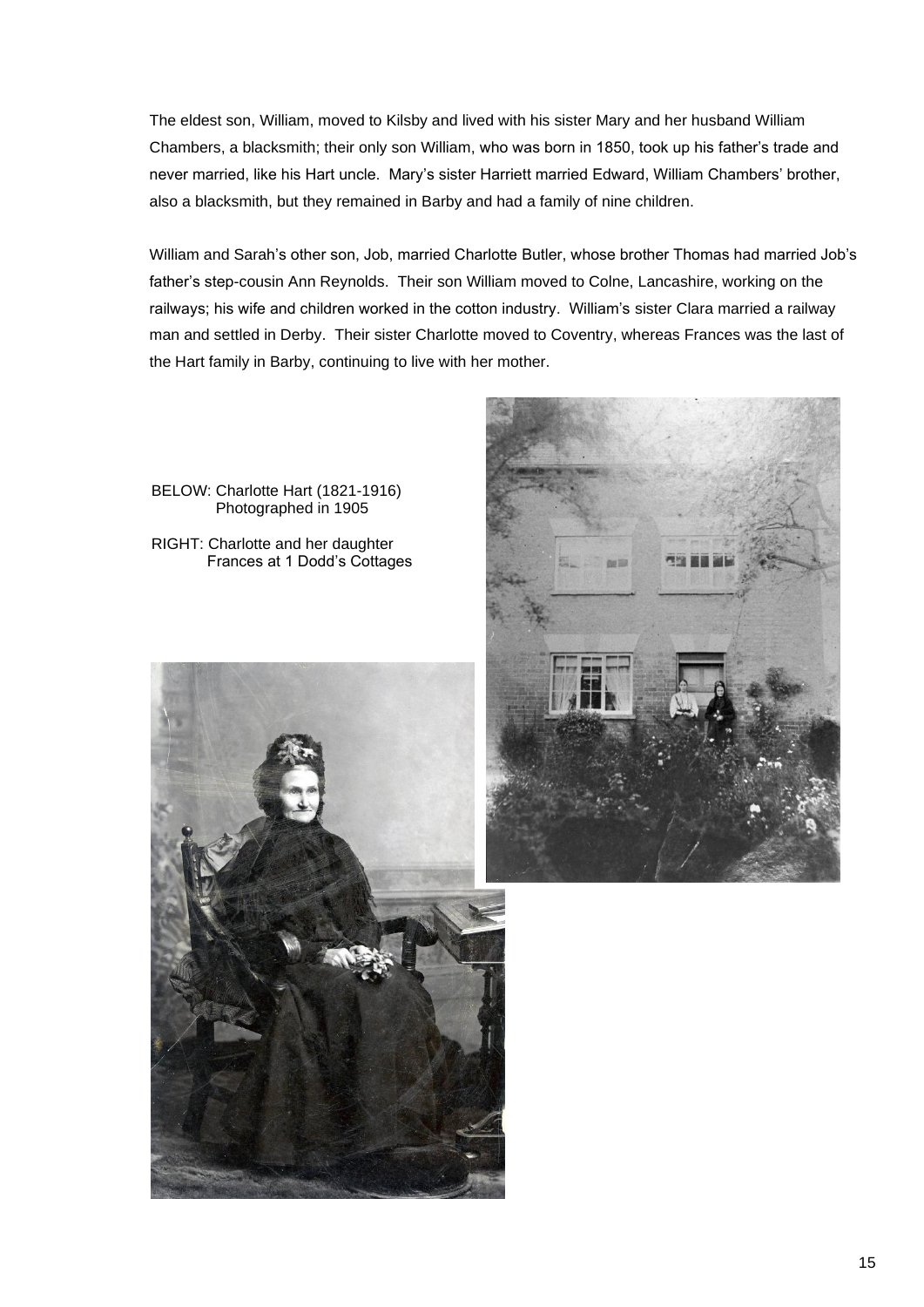# **Descendants of Job & Charlotte Hart**

| Job Hart<br>b:03.11.1822<br>d:16.10.1903                     |                                     |                                                                    |                                      |                                                                |                                                         |                                                            |                                                        | Charlotte<br><b>Butler</b><br>b:07.04.1822<br><b>Barby Nortoft</b><br>m:02.04.1847<br>Barby<br>d:06.02.1916<br>Barby |                                                               |                                                                      |                                                                                |                                                          |                                                                                                  |                                                                                          |
|--------------------------------------------------------------|-------------------------------------|--------------------------------------------------------------------|--------------------------------------|----------------------------------------------------------------|---------------------------------------------------------|------------------------------------------------------------|--------------------------------------------------------|----------------------------------------------------------------------------------------------------------------------|---------------------------------------------------------------|----------------------------------------------------------------------|--------------------------------------------------------------------------------|----------------------------------------------------------|--------------------------------------------------------------------------------------------------|------------------------------------------------------------------------------------------|
| Ann Elizabeth<br><b>Butler Hart</b><br>b:28.08.1848<br>Barby | Sarah Hart<br>b:28.08.1848<br>Barby | Charles<br>Boneham<br>b:1850<br>Dunchurch<br>m:27.12.1881<br>Barby | Mary Jane Hart<br>b:03.1850<br>Barby | John Upstone<br>b:06.1842<br>Charlton<br>m:05.11.1868<br>Barby | WilliamHart<br>b:1852<br>Barby<br>d:27.02.1855<br>Barby | Job Hart<br>b:10.12.1854<br>Barby<br>d:08.04.1855<br>Barby | Clara Hart<br>b:06.1856<br>Barby<br>d:09.1953<br>Derby | WilliamHenry<br><b>Brunt</b><br>b:1856<br><b>Brinklow</b><br>m:07.06.1883<br>Barby<br>d:09.1934<br>Derby             | <b>Emily Hart</b><br>b:03.1859<br>Barby<br>d:06.1876<br>Rugby | <b>Charlotte Hart</b><br>b:12.1860<br>Barby<br>d:12.1901<br>Coventry | Henry Mottram<br>b:1864<br>m:11.09.1888<br>Barby<br>╘<br>d:03.1951<br>Coventry | WilliamHart<br>b:03.1863<br>Barby<br>d:06.1945<br>Nelson | Mary Ann<br>Greenhalgh<br>b:1863<br>Barnoldswick<br>m:09.1891<br>Burnley<br>d:06.1916<br>Burnley | <b>Frances</b><br>Harriet Hart<br>b:29.01.1867<br>Barby Nortoft<br>d:23.03.1934<br>Barby |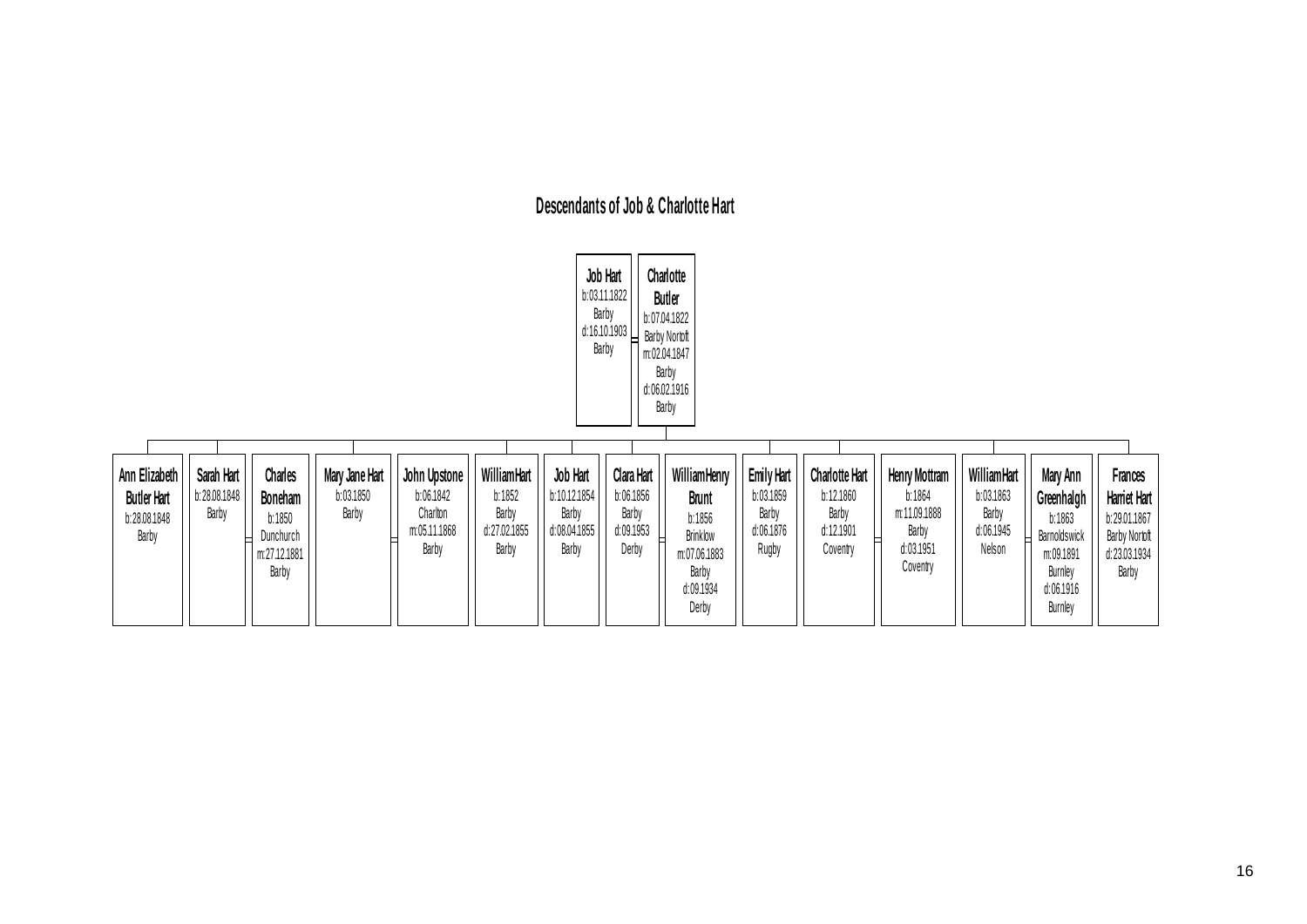#### **THE EMIGRANTS**

In 1868, the third daughter of Job and Charlotte (née Butler), Mary Jane, married John Upstone. He was described as a labourer at the time of his marriage; she was a servant. The young couple settled in Hillmorton, where their first three children were born. But in the 1870s they set sail for New Zealand.

Mary Jane, John and their three children, together with 497 other passengers (not all of whom were emigrants), set sail from Plymouth on the maiden voyage of the *Ballochmyle* on 25 February 1874. They arrived in Lyttelton on 1 June. The local paper reported:

The ship … is a fine model, and is well fitted throughout … The emigrants' compartments were scrupulously clean, the 'tween deck lofty and well lighted and admirably ventilated … but a better galley for the emigrants should have been provided. The emigrants look extremely well, and appear excellently suited to the requirements of the colony … The voyage appears to have been a very pleasant one, concerts and amusements of various kinds having taken place during the afternoons. <sup>29</sup>

Diane Browning, great-granddaughter of Mary Jane and John, reports:

When they first arrived in New Zealand, they lived on farmland at Southbridge, and my grandfather was born at the small hospital in Leeston, the nearest town. In 1906 they bought the land at Selwyn, which they had leased since 1895, where the family [of thirteen] were brought up … My grandparents, Ted and Laura, lived until they retired on the farm that John and Mary Jane bought … My Uncle Percy … and my father had adjoining farms … My younger brother still farms that block!



Mary Jane and John Upston (born Upstone)

<sup>29</sup> 'Ballochmyle from London', *The Press*, 3 June 1874, p 2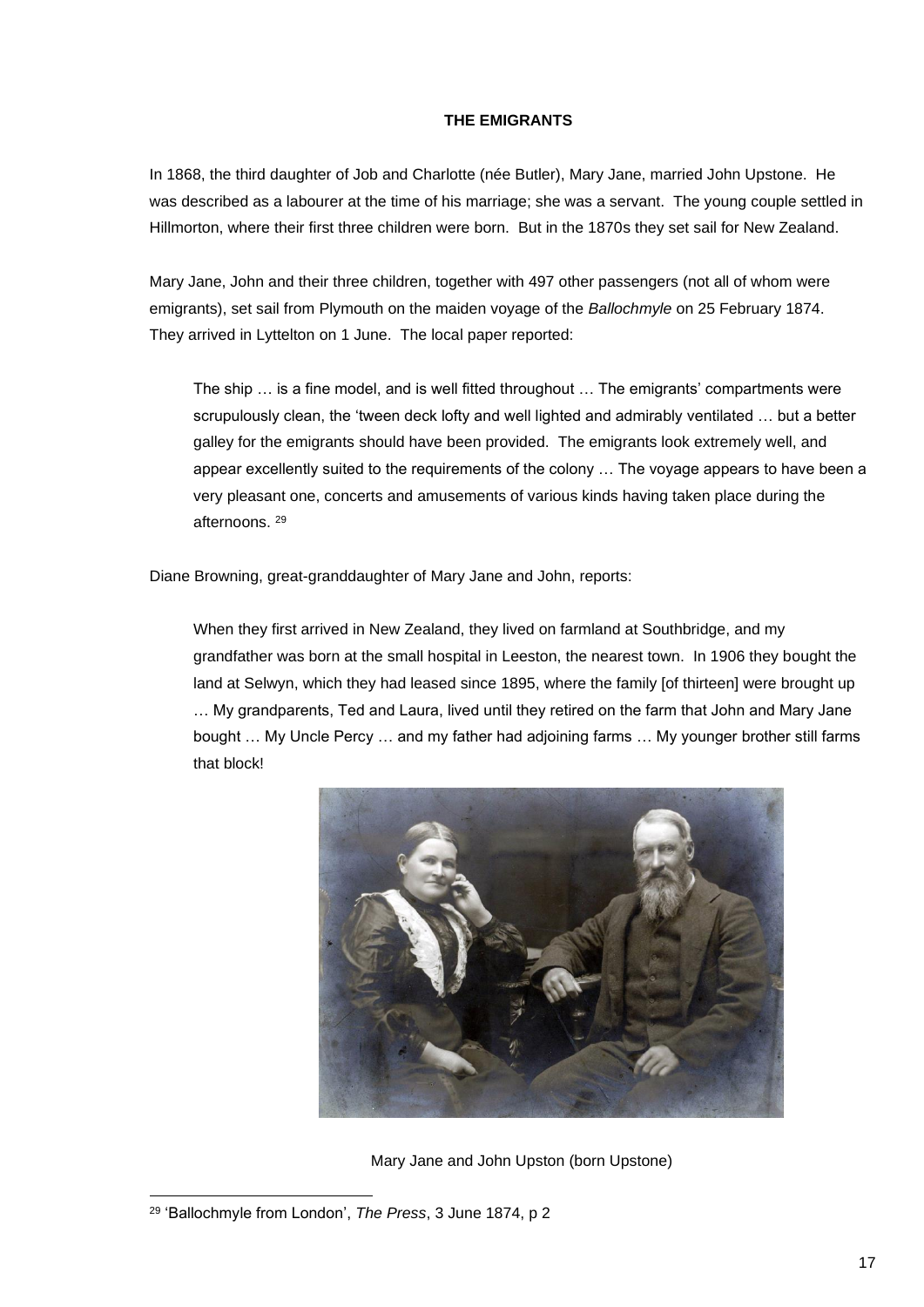### **Some descendants of John & Mary Jane Upston**

|                                                                                  |                                                                                     |                                                                                           |                                                              |                                                                         |                                             | John Upstone<br>b:06.1842<br>Charlton<br>d:1930<br>New Zealand                          | Mary Jane Hart<br>b:03.1850<br>Barby<br>m:05.11.1868<br>Barby<br>d:1908<br>New Zealand     |                                                                   |                                                                                   |                                                                                          |                                                                                |                                                                                           |                                                                            |
|----------------------------------------------------------------------------------|-------------------------------------------------------------------------------------|-------------------------------------------------------------------------------------------|--------------------------------------------------------------|-------------------------------------------------------------------------|---------------------------------------------|-----------------------------------------------------------------------------------------|--------------------------------------------------------------------------------------------|-------------------------------------------------------------------|-----------------------------------------------------------------------------------|------------------------------------------------------------------------------------------|--------------------------------------------------------------------------------|-------------------------------------------------------------------------------------------|----------------------------------------------------------------------------|
| WilliamJohn<br><b>Upston</b><br>b:03.1869<br>Hillmorton<br>d:1919<br>New Zealand | Sarah<br>Elizabeth<br>Upston<br>b:30.10.1870<br>Hillmorton<br>d:1953<br>New Zealand | <b>Charlotte Ann</b><br><b>Upston</b><br>b:09.1872<br>Hillmorton<br>d:1898<br>New Zealand | Job Upston<br>b:1875<br>New Zealand<br>d:1907<br>New Zealand | <b>Thomas</b><br>Upston<br>b:1876<br>NewZealand<br>d:1953<br>NewZealand | Mary Jane<br>Upston<br>b:1877<br>NewZealand | <b>Robert Upston</b><br>b:1879<br>New Zealand<br>d:1969<br>New Zealand                  | Enoch Edward<br><b>Upston</b><br>b:1880<br>New Zealand<br>d:1975<br>New Zealand            | Laura<br>Herdman<br>b:1889<br>d:1978<br>NewZealand                | <b>Francis Henry</b><br>Upston<br>b:1882<br>New Zealand<br>d: 1962<br>New Zealand | <b>Charles Hart</b><br><b>Upston</b><br>b: 1884<br>New Zealand<br>d: 1974<br>New Zealand | <b>Edith Emily</b><br>Upston<br>b:1885<br>New Zealand<br>d:1946<br>New Zealand | <b>Millicent Mabel</b><br><b>Upston</b><br>b:1891<br>New Zealand<br>d:1974<br>New Zealand | Percival James<br>Upston<br>b:1895<br>New Zealand<br>d:31.07.1917<br>Ypres |
|                                                                                  |                                                                                     |                                                                                           |                                                              |                                                                         |                                             | Percival<br>Edward<br>Upston<br>b:06.1915<br>New Zealand<br>d:20.12.2013<br>New Zealand | John Selwyn<br><b>Upston</b><br>b:20.12.1916<br>New Zealand<br>d:27.07.2015<br>New Zealand | <b>Margaret Wylie</b><br>Allen<br>b:1920<br>d:2007<br>New Zealand | <b>Sadie Hart</b><br>Upston<br>b:1920<br>New Zealand<br>d:1975<br>New Zealand     | Margaret<br>Upston<br>b:1930<br>NewZealand                                               |                                                                                |                                                                                           |                                                                            |
|                                                                                  |                                                                                     |                                                                                           |                                                              |                                                                         |                                             | Catherine<br>Diane Upston<br>b:1944<br>New Zealand                                      | <b>Rodney Keith</b><br>Browning<br>b:1943<br>Guernsey                                      | James Edward<br>Upston<br>b:1947<br>New Zealand                   | lan Allen<br><b>Upston</b><br>b:1950<br>NewZealand                                |                                                                                          |                                                                                |                                                                                           |                                                                            |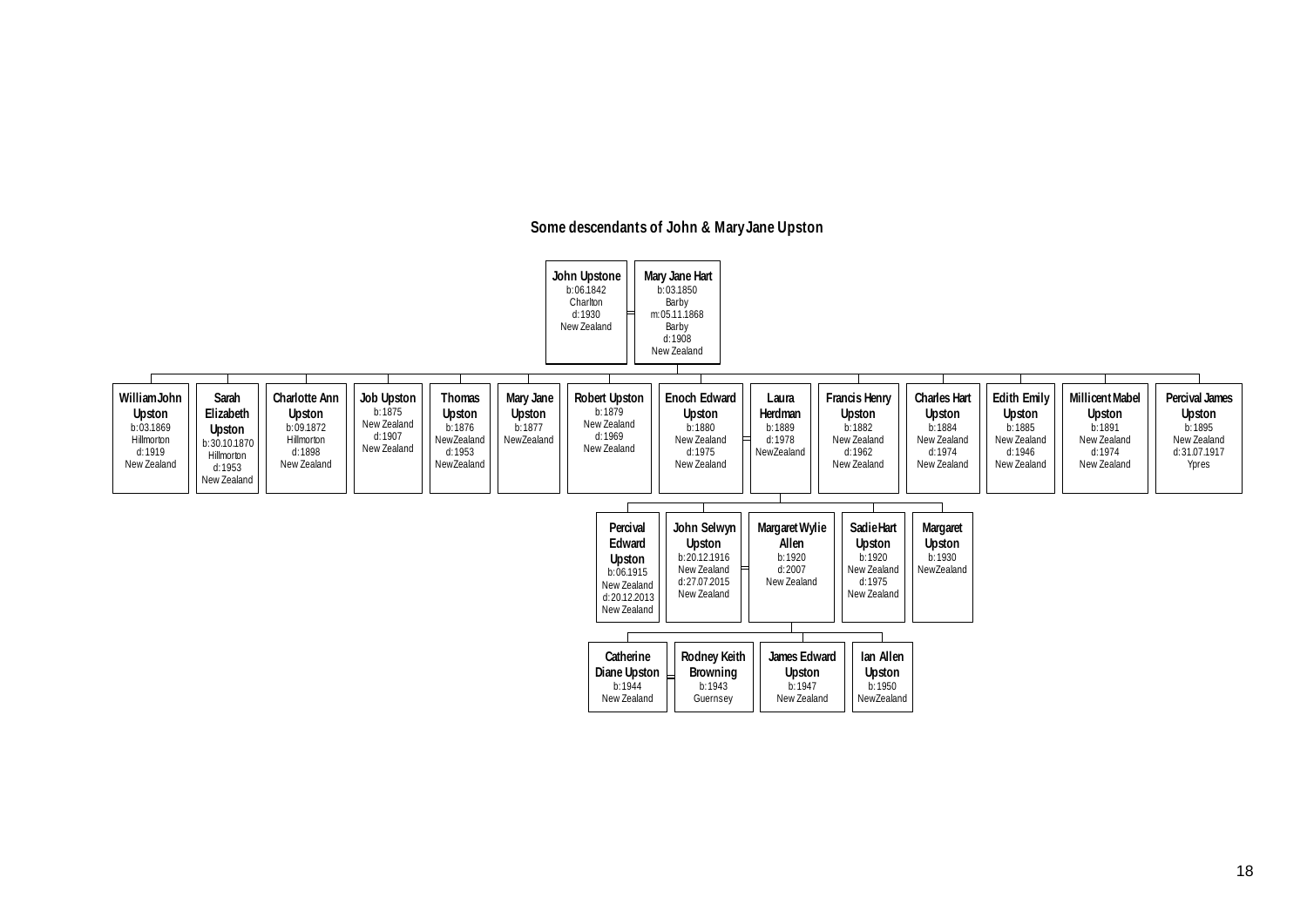John and Mary Jane kept in touch with their English relatives, their son Ted often corresponding with his cousin Adeline Boneham, daughter of Mary's sister Sarah. During the First World War, their youngest son Percy joined the New Zealand Machine Gun Corps and died at Ypres in Belgium on 31 July 1917. He had already fought in Gallipoli. His brothers Charles Hart and Thomas also served, being sent to Devonport and Liverpool respectively. They both survived, although Charles returned shell-shocked, having lost an eye; he limped for the rest of his life as the result of a foot injury. Two other brothers, Robert and Francis Henry, appear to have been conscripted but there is no evidence that they served.







Diane's grandfather Ted was conscripted in 1918 and was in training, but was caught by the flu epidemic of that year and sent home. He survived, as did his two sons who remember sharing his sick bed. Diane reports that 'Granddad had sold his farm in order to go to the war … The Spanish flu struck and the war ended …Granddad and the family were asked by Great–grandfather John to come back to Selwyn to run the family farm, which is what they did'.

In 1939, New Zealanders were again called on to fight, in World War II, and Ted's sons Percival Edward and John Selwyn duly answered the call. John was amongst the first in New Zealand to volunteer for the Army, and he and Percy, who volunteered shortly after John, left in the First Echelon of the 2nd NZEF (New Zealand Expeditionary Force), which embarked for the war in January 1940. John was recalled home to train tank drivers, arriving in early September 1941. Percy, however, was taken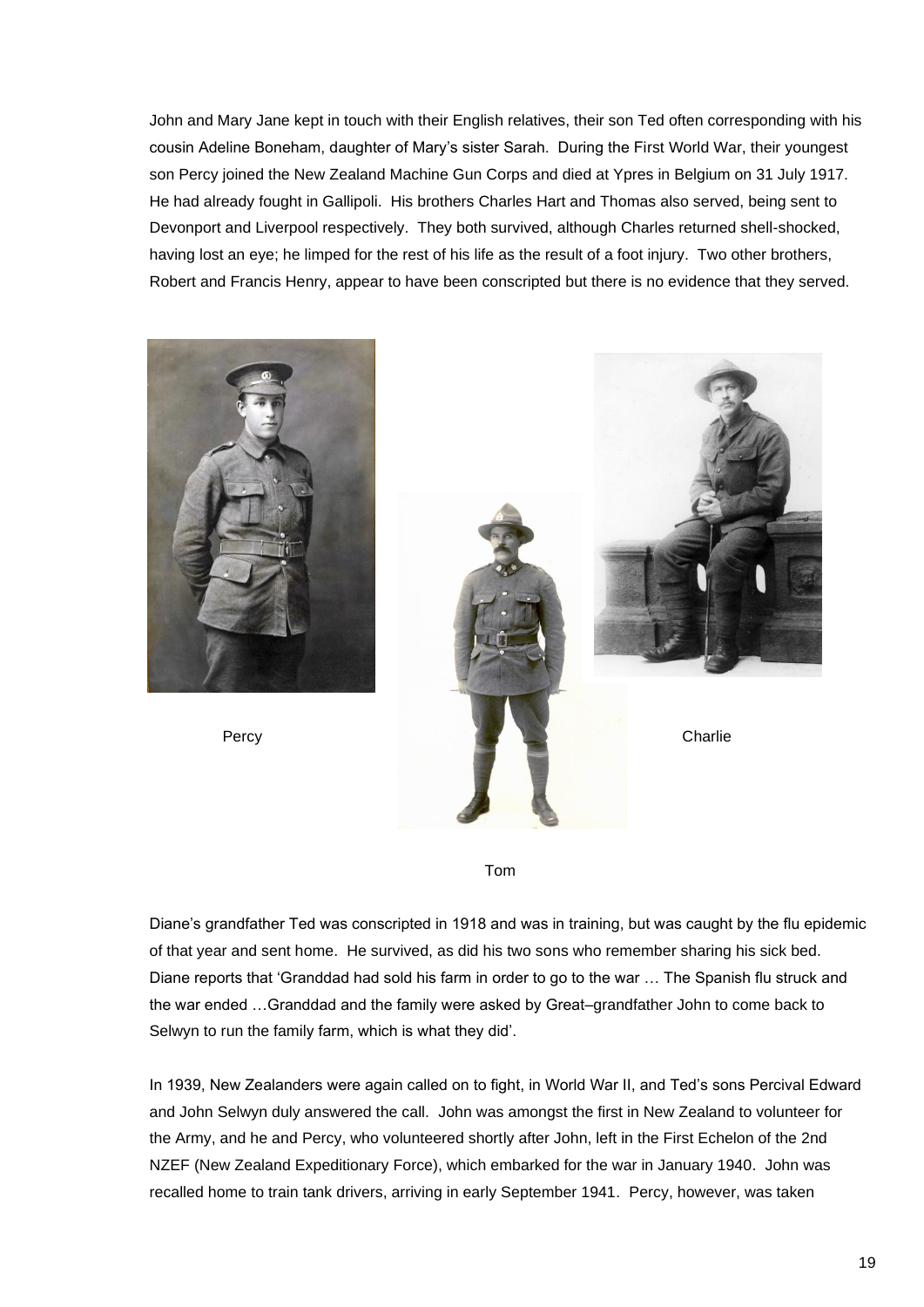prisoner and was imprisoned for more than four years in Germany. He attempted an escape but was recaptured; he worked on a farm in Austria before returning home after the war.



#### **THE UPSTON FAMILY IN LATE 1939**

Left to right: Enoch Edward, Sadie Hart, Margaret, John Selwyn, Laura, Percival Edward



LEFT: Ted Upston, at about 80 years of age

For more than 140 years, the Hart descendants in New Zealand have led long, productive and healthy lives. In 2015, John Selwyn joined his wife, parents and grandparents in the Brookside Cemetery, close to *Willowburn*, the farm now run by his son Ian.<sup>30</sup>

<sup>&</sup>lt;sup>30</sup> The photographs in this section were sent from New Zealand by Diane Browning, following a visit to Barby in the summer of 2013.